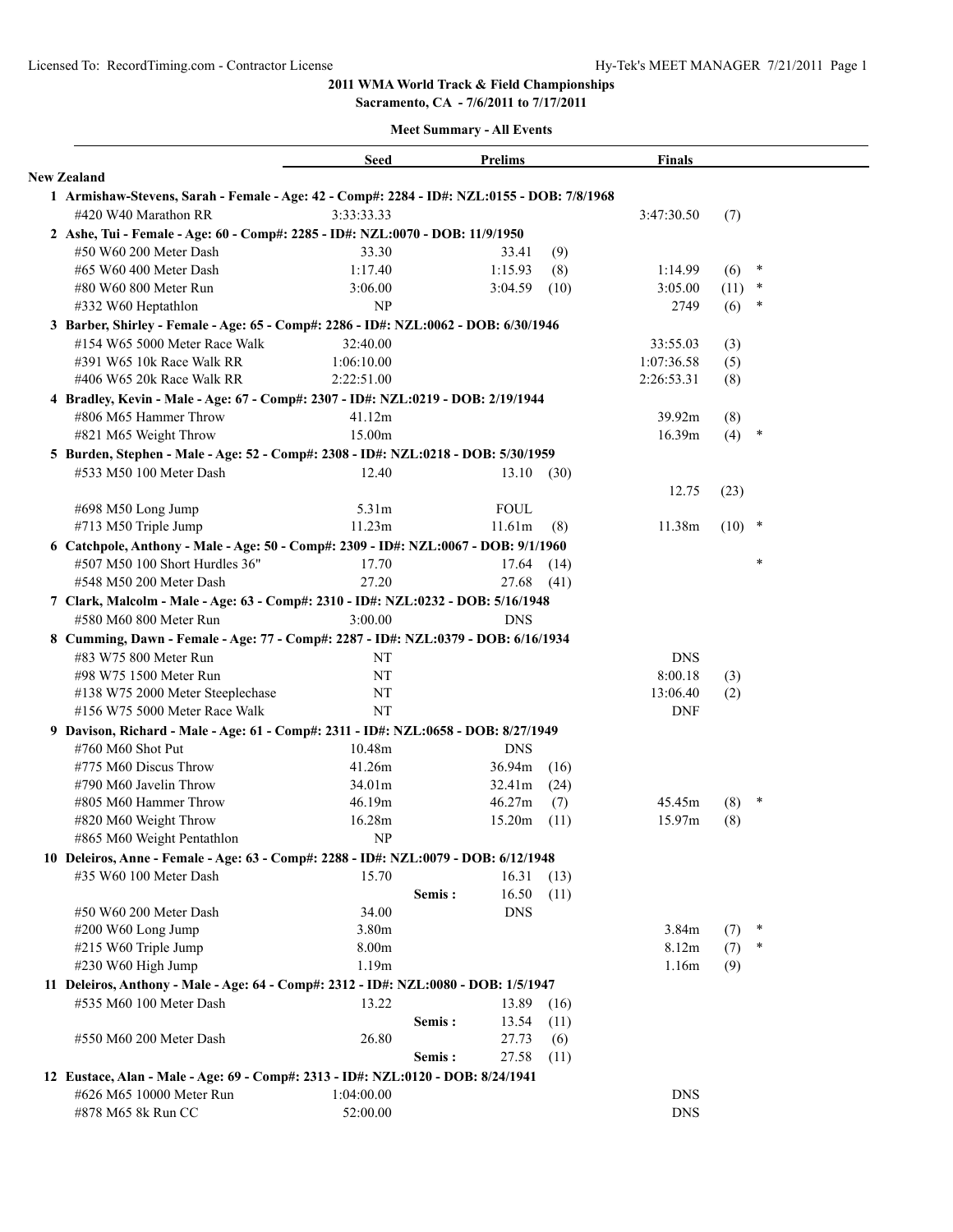**Sacramento, CA - 7/6/2011 to 7/17/2011**

|                                                                                         | Seed       |        | <b>Prelims</b> |      | <b>Finals</b> |          |        |  |
|-----------------------------------------------------------------------------------------|------------|--------|----------------|------|---------------|----------|--------|--|
| <b>New Zealand</b>                                                                      |            |        |                |      |               |          |        |  |
| 13 Flaus, Mark - Male - Age: 52 - Comp#: 2314 - ID#: NZL:0876 - DOB: 3/8/1959           |            |        |                |      |               |          |        |  |
| #758 M50 Shot Put                                                                       | 12.50m     |        | 11.72m         | (15) |               |          |        |  |
| #773 M50 Discus Throw                                                                   | 40.00m     |        | 36.16m         | (16) |               |          |        |  |
| #803 M50 Hammer Throw                                                                   | 37.00m     |        | 35.99m         | (16) |               |          |        |  |
| #818 M50 Weight Throw                                                                   | 14.50m     |        |                |      | <b>FOUL</b>   |          |        |  |
| #863 M50 Weight Pentathlon                                                              | 3200       |        |                |      |               |          |        |  |
| 14 Fleming, Jan - Female - Age: 72 - Comp#: 2289 - ID#: NZL:0208 - DOB: 1/13/1939       |            |        |                |      |               |          |        |  |
| #112 W70 5000 Meter Run                                                                 | 28:00.00   |        |                |      | 28:26.16      | (9)      |        |  |
| #126 W70 10000 Meter Run                                                                | 58:00.00   |        |                |      | 57:04.82      | (5)      | $\ast$ |  |
| #376 W70 8k Run CC                                                                      | 48:00.00   |        |                |      | 49:20.12      | (3)      |        |  |
| 15 Fleming, Neil - Male - Age: 74 - Comp#: 2315 - ID#: NZL:0207 - DOB: 10/19/1936       |            |        |                |      |               |          |        |  |
| #627 M70 10000 Meter Run                                                                | 55:00.00   |        |                |      | <b>DNS</b>    |          |        |  |
| #878 M70 8k Run CC                                                                      | 44:00.00   |        |                |      | <b>DNS</b>    |          |        |  |
| 16 Fox, Peter - Male - Age: 56 - Comp#: 2316 - ID#: NZL:0574 - DOB: 8/26/1954           |            |        |                |      |               |          |        |  |
| #653 M55 5000 Meter Race Walk                                                           | NT         |        |                |      | <b>DNS</b>    |          |        |  |
| #890 M55 10k Race Walk RR                                                               | NT         |        |                |      | <b>DNS</b>    |          |        |  |
| #905 M55 20k Race Walk RR                                                               | NT         |        |                |      |               |          |        |  |
| 17 Gibbs, Brendan - Male - Age: 52 - Comp#: 2317 - ID#: NZL:0239 - DOB: 9/18/1958       |            |        |                |      |               |          |        |  |
| #608 M50 5000 Meter Run                                                                 | 24:07.00   |        |                |      | 23:40.80      | $(44)$ * |        |  |
| #642 M50 3000 Meter Steeplechase                                                        | NΤ         |        |                |      | 13:47.41      | (9)      |        |  |
| #875 M50 8k Run CC                                                                      | 38:04.00   |        |                |      | 38:01.96      | $(34)$ * |        |  |
| 18 Gibbs, Sally - Female - Age: 48 - Comp#: 2290 - ID#: NZL:0331 - DOB: 5/6/1963        |            |        |                |      |               |          |        |  |
| #107 W45 5000 Meter Run                                                                 | 17:09.95   |        |                |      | 17:19.43      | (1)      |        |  |
| #122 W45 10000 Meter Run                                                                | 35:49.47   |        |                |      | 36:03.59      | (1)      |        |  |
| #420 W45 Marathon RR                                                                    | 3:15:00.01 |        |                |      | 2:52:52.20    | (1)      | $\ast$ |  |
| 19 Giles, Claire - Female - Age: 54 - Comp#: 2291 - ID#: NZL:0911 - DOB: 9/16/1956      |            |        |                |      |               |          |        |  |
| #33 W50 100 Meter Dash                                                                  | 15.12      |        | 15.18          | (21) |               |          |        |  |
|                                                                                         |            | Semis: | 15.56          | (23) |               |          |        |  |
| #48 W50 200 Meter Dash                                                                  | 31.26      |        | 33.02          | (24) |               |          |        |  |
| #63 W50 400 Meter Dash                                                                  | 1:13.17    |        | 1:12.92        | (17) |               |          | $\ast$ |  |
| 20 Gower, Sheryl - Female - Age: 63 - Comp#: 2292 - ID#: NZL:0330 - DOB: 8/25/1947      |            |        |                |      |               |          |        |  |
| #35 W60 100 Meter Dash                                                                  | 15.59      |        | 15.19          | (4)  | 15.48         | (6)      | $\ast$ |  |
|                                                                                         |            | Semis: | 15.24          | (5)  |               |          |        |  |
| #50 W60 200 Meter Dash                                                                  | 32.03      |        | 31.68          | (4)  | 32.11         | (7)      | $\ast$ |  |
| #65 W60 400 Meter Dash                                                                  | 1:16.00    |        | 1:14.16        | (6)  | 1:13.35       | (4)      | $\ast$ |  |
| 21 Hanson, Peter - Male - Age: 74 - Comp#: 2318 - ID#: NZL:0496 - DOB: 4/28/1937        |            |        |                |      |               |          |        |  |
| #519 M70 300 Long Hurdles                                                               | 1:00.00    |        | 1:09.89        | (11) |               |          |        |  |
| #637 M70 2000 Meter Steeplechase                                                        | 11:23.00   |        |                |      | 11:31.33      | (12)     |        |  |
| 22 Harding, Winifred - Female - Age: 55 - Comp#: 2293 - ID#: NZL:0909 - DOB: 11/17/1955 |            |        |                |      |               |          |        |  |
| #259 W55 Shot Put                                                                       | 9.50m      |        |                |      | 9.82m         | (7)      | $\ast$ |  |
| #304 W55 Hammer Throw                                                                   | 32.00m     |        |                |      | 35.37m        | (4)      | $\ast$ |  |
| #319 W55 Weight Throw                                                                   | 11.50m     |        |                |      | 12.24m        | (3)      | $\ast$ |  |
| #363 W55 Weight Pentathlon                                                              | 3000       |        |                |      |               |          |        |  |
| 23 Hoskin, Sue - Female - Age: 60 - Comp#: 2294 - ID#: NZL:0386 - DOB: 2/16/1951        |            |        |                |      |               |          |        |  |
| #153 W60 5000 Meter Race Walk                                                           | 29:52.00   |        |                |      | 31:23.30      | (3)      |        |  |
| #391 W60 10k Race Walk RR                                                               | 1:00:51.00 |        |                |      | 1:02:13.73    | (4)      |        |  |
| #406 W60 20k Race Walk RR                                                               | 2:06:01.00 |        |                |      | 2:12:00.38    | (3)      |        |  |
| 24 Kemsley, Eric - Male - Age: 60 - Comp#: 2319 - ID#: NZL:0554 - DOB: 3/9/1951         |            |        |                |      |               |          |        |  |
| #654 M60 5000 Meter Race Walk                                                           | 26:00.00   |        |                |      | 26:40.85      | (8)      |        |  |
| #891 M60 10k Race Walk RR                                                               | 54:45.00   |        |                |      | 53:45.13      | (8)      | $\ast$ |  |
| #906 M60 20k Race Walk RR                                                               | 1:52:40.00 |        |                |      | 1:50:57.89    | (7)      | $\ast$ |  |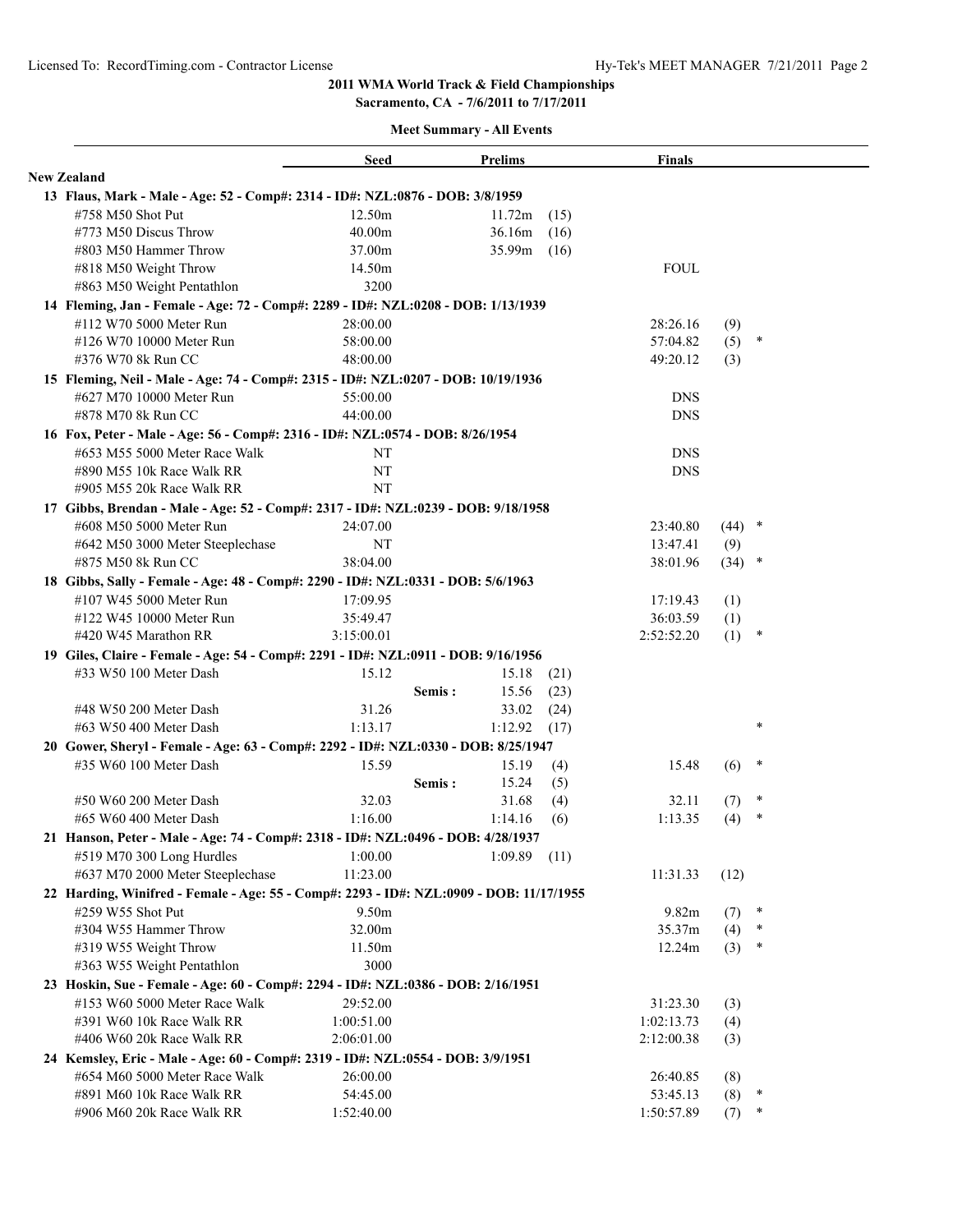**Sacramento, CA - 7/6/2011 to 7/17/2011**

|                                                                                            | <b>Seed</b> | Prelims         | <b>Finals</b>     |      |        |
|--------------------------------------------------------------------------------------------|-------------|-----------------|-------------------|------|--------|
| <b>New Zealand</b>                                                                         |             |                 |                   |      |        |
| 25 Mackie, Althea - Female - Age: 41 - Comp#: 2295 - ID#: NZL:0076 - DOB: 4/9/1970         |             |                 |                   |      |        |
| #301 W40 Hammer Throw                                                                      | 38.13m      |                 | 36.70m            | (5)  |        |
| #315 W40 Weight Throw                                                                      | 11.14m      |                 | 11.34m            | (5)  | $\ast$ |
| 26 McCahill, Christine - Female - Age: 46 - Comp#: 2296 - ID#: NZL:0340 - DOB: 8/29/1964   |             |                 |                   |      |        |
| #257 W45 Shot Put                                                                          | 10.00m      | 11.82m<br>(2)   | 11.68m            | (5)  | $\ast$ |
| #272 W45 Discus Throw                                                                      | 35.36m      |                 | 34.52m            | (6)  |        |
| #302 W45 Hammer Throw                                                                      | 41.41m      |                 | 42.21m            | (3)  | $\ast$ |
| #317 W45 Weight Throw                                                                      | 15.11m      |                 | 15.48m            | (1)  | $\ast$ |
| #361 W45 Weight Pentathlon                                                                 | NP          |                 | 3968              | (2)  | $\ast$ |
| 27 McGuinness, Margaret - Female - Age: 54 - Comp#: 2297 - ID#: NZL:1029 - DOB: 10/22/1956 |             |                 |                   |      |        |
| #390 W50 10k Race Walk RR                                                                  | 1:12:00.00  |                 | 1:13:14.13        | (16) |        |
| 28 Munro, Ronald - Male - Age: 72 - Comp#: 2320 - ID#: NZL:0662 - DOB: 10/18/1938          |             |                 |                   |      |        |
| #537 M70 100 Meter Dash                                                                    | 15.10       | 16.63<br>(28)   |                   |      |        |
| #702 M70 Long Jump                                                                         | 3.00m       |                 | <b>DNS</b>        |      |        |
| #717 M70 Triple Jump                                                                       | 6.80m       |                 | <b>DNS</b>        |      |        |
| 29 Opperman, Wallace - Male - Age: 85 - Comp#: 2321 - ID#: NZL:0089 - DOB: 1/2/1926        |             |                 |                   |      |        |
| #749 M85 Pole Vault                                                                        | 1.45m       |                 | 1.10 <sub>m</sub> | (1)  |        |
| #780 M85 Discus Throw                                                                      | 15.90m      |                 | <b>DNS</b>        |      |        |
| 30 Parker, Mike - Male - Age: 58 - Comp#: 2322 - ID#: NZL:0153 - DOB: 4/21/1953            |             |                 |                   |      |        |
| #653 M55 5000 Meter Race Walk                                                              | 23:41.00    |                 | 24:09.00          |      |        |
| #890 M55 10k Race Walk RR                                                                  | 48:49.00    |                 | 50:58.63          | (3)  |        |
| #905 M55 20k Race Walk RR                                                                  | 1:45:31.00  |                 | 1:48:30.57        | (5)  |        |
|                                                                                            |             |                 |                   | (5)  |        |
| 31 Pepene, Ngawini - Female - Age: 80 - Comp#: 2298 - ID#: NZL:0009 - DOB: 10/3/1930       |             |                 |                   |      |        |
| #264 W80 Shot Put                                                                          | 6.30m       |                 | 5.83m             | (5)  |        |
| #279 W80 Discus Throw                                                                      | 12.98m      |                 | 11.37m            | (8)  | $\ast$ |
| #294 W80 Javelin Throw                                                                     | 15.19m      |                 | 16.45m            | (2)  |        |
| #309 W80 Hammer Throw                                                                      | 19.52m      |                 | 18.13m            | (4)  |        |
| #323 W80 Weight Throw                                                                      | 7.52m       |                 | 6.38m             | (5)  |        |
| #366 W80 Weight Pentathlon                                                                 | 4180        |                 | 3053              | (4)  |        |
| 32 Peters, Margaret - Female - Age: 77 - Comp#: 2299 - ID#: NZL:0088 - DOB: 10/18/1933     |             |                 |                   |      |        |
| #38 W75 100 Meter Dash                                                                     | 16.46       | 17.29<br>(4)    | 16.98             | (3)  |        |
| #53 W75 200 Meter Dash                                                                     | 34.55       | 37.66<br>(2)    | 36.90             | (3)  |        |
| 33 Petley, Karen - Female - Age: 52 - Comp#: 2300 - ID#: NZL:0350 - DOB: 5/10/1959         |             |                 |                   |      |        |
| #93 W50 1500 Meter Run                                                                     | 5:50.00     | 5:40.39<br>(17) |                   |      | $\ast$ |
| #108 W50 5000 Meter Run                                                                    | 20:30.00    |                 | 21:05.59          | (11) |        |
| #375 W50 8k Run CC                                                                         | NT          |                 | $37:32.44$ (13)   |      |        |
| 34 Petley, Marcia - Female - Age: 82 - Comp#: 2301 - ID#: NZL:0349 - DOB: 1/13/1929        |             |                 |                   |      |        |
| #39 W80 100 Meter Dash                                                                     | 22.10       | 21.73<br>(6)    | 22.06             | (7)  | $\ast$ |
| #69 W80 400 Meter Dash                                                                     | 1:55.60     |                 | 2:03.78           | (2)  |        |
| #83 W80 800 Meter Run                                                                      | 4:56.20     |                 | 5:17.32           | (3)  |        |
| #323 W80 Weight Throw                                                                      | 8.02m       |                 | 6.99m             | (4)  |        |
| 35 Robertson, Ron - Male - Age: 70 - Comp#: 2323 - ID#: NZL:0357 - DOB: 6/3/1941           |             |                 |                   |      |        |
| #597 M70 1500 Meter Run                                                                    | 4:55.00     |                 | 4:52.95           | (1)  | $\ast$ |
| #612 M70 5000 Meter Run                                                                    | 18:55.00    |                 | 18:15.53          | (1)  | $\ast$ |
| #637 M70 2000 Meter Steeplechase                                                           | 7:50.00     |                 | 7:10.03           | (1)  | $\ast$ |
| #878 M70 8k Run CC                                                                         | 31:30.00    |                 | 32:09.96          | (1)  |        |
| 36 Sanderson, Dalise - Female - Age: 55 - Comp#: 2302 - ID#: NZL:0901 - DOB: 10/24/1955    |             |                 |                   |      |        |
| #79 W55 800 Meter Run                                                                      | 2:51.00     | $3:03.62$ (10)  | 3:00.38           | (11) |        |
| #94 W55 1500 Meter Run                                                                     | 5:39.00     |                 | 5:53.44           | (9)  |        |
| #376 W55 8k Run CC                                                                         | 34:00.00    |                 | 39:37.56          | (15) |        |